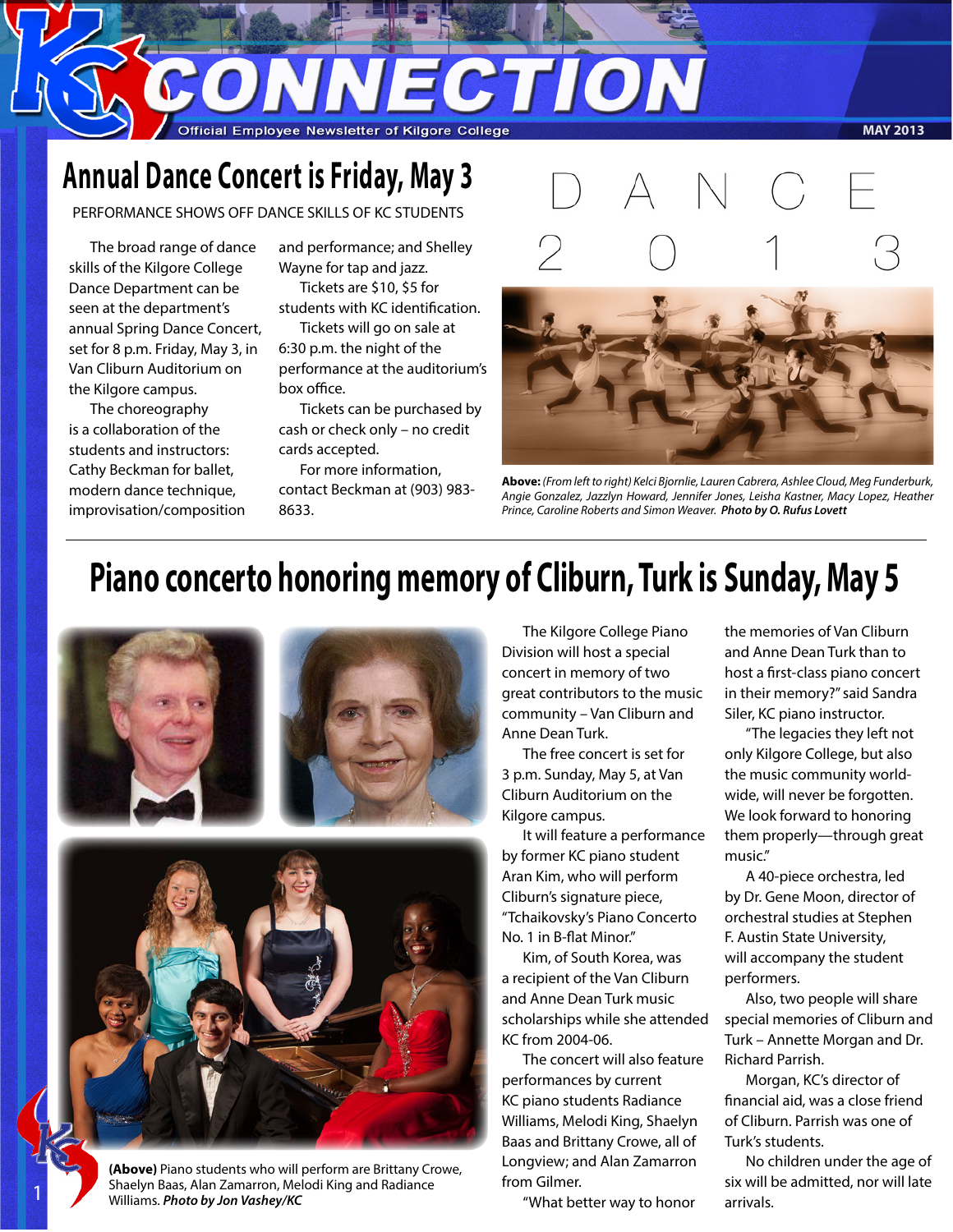# President's perspective **FACULTY STAFE**

# **Standing** *on the* **Shoulders**

This week we have been hosting retirement receptions for the first group of our five retirees who represent a combined 132 years of experience: Patti Alford, 25 years; Dave Bugay, 36 years; Bettye Craddock, 29 years; Judy Grotefendt, 23 years; and James Stueart after 19 years. We are happy for these employees who have "made it"



**President Dr. Bill Holda**

to retirement; nonetheless, it is a huge loss to Kilgore College for long-term quality employees to leave the institution.

They all leave a tremendous legacy and share some common traits. All of these retirees care about students. As Bettye Craddock is wont to say, "Students don't care what you know until they know that you care." These retirees, in addition to caring about students, knew their subject area – they were highly competent professionals, current in their fields. And finally, all of them stated that they were called to be teachers. Caring, competent teachers all!

It is not enough that they possess these traits; they had staying power and consistency over the years. I often worry about our instructional staff as it relates to burnout. Having taught full time for 15 years myself, I know firsthand those moments which border on discouragement and burnout. Yet these faculty appear to have successfully fended off burnout and stayed buoyant throughout their careers.

As all of us look for examples of good teaching, we need only look at this year's group of retirees. They have been an exemplary model of what it means to be a great teacher at Kilgore College. As these friends and colleagues move into retirement, we wish them happy days, good health and contentment.

All of us at Kilgore College stand on the shoulders of the great staff and faculty who have gone before. This group is no different; they once stood on someone else's shoulders and now we stand on theirs.

Biel Holden



*Dave Bugay chemistry - 36 years*





*Bettye Craddock journalism- 29 years*



*James Stueart math - 19 years*

*Patti Alford vocational nursing - 25 years*

*The five retiring instructors this semester represent 132 total years of service to Kilgore College.*



**Ross Costanzo**, assistant director of student life, is pleased to announce that 123 people donated blood May 22-24 during a blood drive on the KC campus, meeting the goal of 15 gallons of blood drawn. The donations could possibly save 369 people's lives, and Costanzo thanks all who helped promote this event -- especially those who donated.

**Chris Gore**, director of The Office of New Student Relations, would like to thank the KC administration, faculty, staff and students for helping make Ranger Preview Day such a success. More than 300 high school students and their families attended from across East Texas as well as Dallas, Austin, and Houston. One family even drove from Morrilton, Ark.

**Bindy Tice**, TRIO director, and **Jude Dubois**, Upward Bound director, attended the Higher Education Programs Meeting sponsored by U.S. Department of Education, March 26-28, in Washington, D.C.

#### **Good News!**



Congratulations to geology instructor **Dr. Paul Buchanan**  who has been selected as KC's Piper Professor nominee and Beeson Award winner for 2014 from a slate of four excellent candidates. The Minnie Stevens Piper Foundation honors 15 professors in the state of Texas during each academic year for their dedication to the teaching profession and for their

outstanding academic, scientific and scholarly achievement. Paul will be honored by the college with a monetary award of several hundred dollars as part of the Hamilton F. and Kathryn G. Beeson Teaching Award and a matching amount for his department. The other nominees were Carolyn Fox-Hearne, art instructor; Ronda Howe, chemistry instructor; and Donny Seals, history instructor and Dept. Chair for history/government and social/ behavioral science.

Congratulations to biology instructor **Dorothy Puckett** and husband, John, on the adoption of their son, John Caleb Puckett, on April 19.

Congratulations to **Ebony Dennis**, Health Science Academic Advisor, who will graduate from LeTourneau University May 4, with a Masters of Arts degree in Psychology. Recently, she was inducted into the Psi Chi International Honor Society in Psychology.

Congratulations to **Dave Bugay,** chemistry instructor, and student Seth Butler who won \$25 gift cards to Walmart for completing the Library survey. Library staff said they appreciate the participation of all who completed the survey and will use the information to improve library services.

Congratulations to Austin Ferguson, son of **Michael Ferguson,** East Texas Police Academy's deputy director. Austin is the student director of The University of Texas' Guild of Carilloners. The famous UT carillon (the bells located in the top of the famous UT bell tower) has gone through a major renovation, and Austin is one of only two people who are currently allowed to play the carillon. He is one of just about a dozen people who have played the carillon since it was installed in the 1930's. [more](http://kutnews.org/post/after-months-silence-ut-tower-rings-again)

#### **News & Reminders**

#### **Grades due to Registrar's Office by May 13**

Grades for Spring 2013 regular semester courses and Spring 2013 flex courses that end by May 10 are due no later than 10 a.m. Monday, May 13. Grade books (permanent rolls) are due in the Registrar's Office no later than noon on Friday, May 24. Contact Laura Mulanax at Ext. 8201 if you have any questions about grade entry.

### **Lineman Rodeo set for May 10 in Henderson**

All KC employees are invited to attend the KC Lineman's Rodeo set for 10 a.m. Wednesday, May 10, at the Rusk County Electric Cooperative, 3162 Highway 43, in Henderson. The rodeo serves as the graduation ceremony for participants in this spring's Electric Power Technology Certificate program. Graduates will demonstrate pole climbing, and while at the top of the cross-arm will complete hurt man rescue and insulator changing exercises. Anyone interested in learning about a career in the electric power technology field is encouraged to attend. The Electric Power Technology Certificate program has attracted students from three states and from throughout Texas.

2 *Judy Grotefendt computer science - 23 years*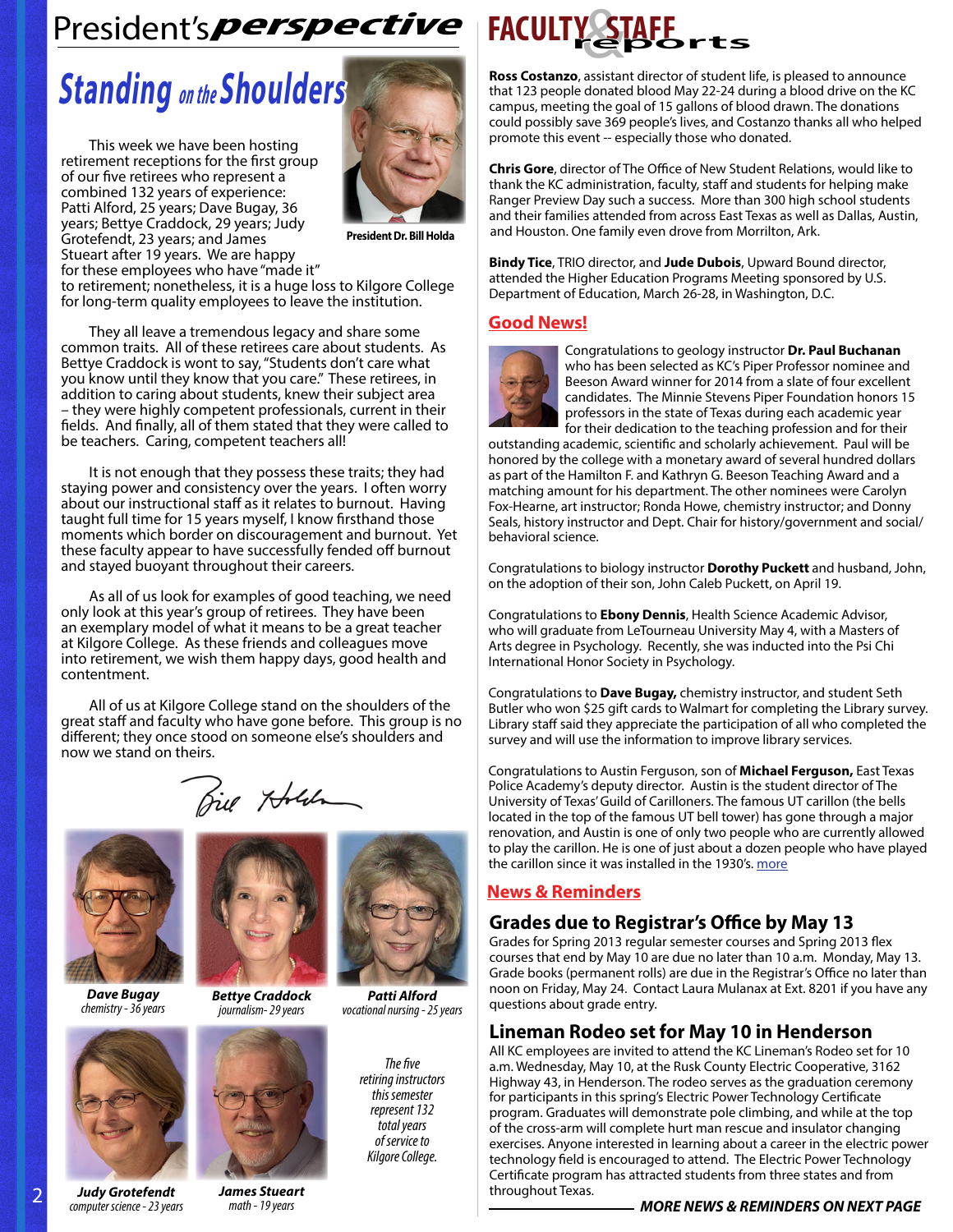### *MAY*

## **calendar**

- MAY<br>
Calendar *HireAwards Banquet, Ballroom, 6:30 p.m.*<br>
1, The Flare Awards Banquet, Ballroom, 6:30 p.m.
- 
- **2**, TRIO Spring Banquet, Ballroom, 5:30 p.m. KC Wind Symphony, Dodson Auditorium, 7:30 p.m.
- **3**, Faculty Senate Association Luncheon, Ballroom, 11:30 a.m. Spring Dance Concert, Van Cliburn Auditorium, 8 p.m.
- **4**, SAT Administration, Old Main, 8 a.m. Ranger Basketball Tryouts, Masters Gymnasium, 1 p.m. Graduation Dinner, Ballroom, 4 to 6 p.m.
- **5**, Piano Concerto Program, Van Cliburn Auditorium, 3 p.m.
- **6**, Rangerette Tea, McLaurin Admin. Building, second floor, 5:30 p.m.
- **7**, KCEOPA Meeting, McLaurin Admin. Building, second floor, 11:30 a.m.
- **8**, Summer I Early Registration Payment Deadline
- **10**, Electric Power Technology Lineman Rodeo, Rusk County Electric, 10 a.m. Nursing Pinning Ceremony, Dodson Auditorium, 9 a.m. PTA Pinning Ceremony, Ballroom, 2:30 p.m. KC Spring Graduation, Dodson Auditorium, 5:30 and 8 p.m. Graduation Reception, Devall Room, 6:30 to 8:30 p.m.
- **11**, Twirler & Drum Major Tryout, Masters /Carpeted Gym, 8 a.m. to 4 p.m. Process Technology National Competition, Whitten Building
- **15**, Moving Up to Kindergarten Ceremony, Early Childhood Center, 4:30 p.m.
- **15-31**, May Mini Term (Monday through Friday classes)
- **16**, Foundation Board Meeting, Devall Room, 11:30 a.m.
- **18**, New Student Orientation, Ballroom
- **18-19**, Cheerleader Tryouts, Parks Fitness Center/Masters Gym, 8:30 a.m.
- **19**, Cheerleader Reception, Devall Room, 5 p.m.
- **21**, New Student Orientation, Ballroom
- **27**, Memorial Day campus closed
- **28**, Testing ABE, Quick THEA in Ballroom, 8:30 a.m.

#### **Employees will be assigned two mentees in the fall**

All employees will be asked to participate as a "Go To Person" for the fall semester. As a Go To Person, you will have two students assigned to you as mentees for the fall semester. You will be asked to contact the students five times throughout the semester. The Office of Student Success has created a complete dialogue for you to use with each contact. You may decide on the method of contact (phone, e-mail or person-to-person) that is best for you and your students. Your initial visit will be at the first session of Go Week. At this session, you will be given a few minutes to introduce yourself and give your students your contact information. As a mentor, you will receive training as well as have a support group available throughout the semester to help you with questions and concerns. The purpose of this mentoring program is to provide each mentee with a person that can help with this important time of transition. By providing these students with a mentor, we hope to increase student persistence and ultimately, student success. For more information, contact Kasey Nisbett, Student Success Learning Specialist, at (903) 988-7491.

#### **Mayor will speak at graduation ceremonies May 10**

Kilgore Mayor Ronnie Spradlin will speak at KC spring graduation ceremonies set for 5:30 and 8 p.m. Friday, May 10. According to assistant registrar Pam Davis, there is a possibility of awarding 581 degrees and certificates.

#### **Author speaking June 6 on New London explosion**

David Brown, author of the book, "Gone at 3:17: The Untold Story of the Worst School Disaster in American History," will discuss his book 2 p.m. Thursday, June 6, at the KC Library. It will highlight of the extensive research that made the book possible, and the need to preserve the story of the New London school explosion as a part of East Texas history that led to safer schools and buildings throughout the world.

#### **Three former Rangers picked up by NFL teams**

Three former Kilgore College football players were picked up by NFL teams recently. Lane Johnson, who played for KC in 2008, was selected fourth overall in the draft by Philadelphia; Rufus Johnson, who played at KC from 2009-10, was picked up in the sixth round of the NFL Draft by New Orleans; and Darren Woodard, who played at KC from 2009-10, was signed as a free agent by St. Louis.

## HAPPY BIRTHDAY!



#### **MAY**

| 5/4               | <b>Dorothy</b>    | Puckett           | 6/1          |
|-------------------|-------------------|-------------------|--------------|
| 5/6               | David             | <b>Roberts</b>    | 6/2          |
| 5/8               |                   | Dave Barbieri     | 6/4          |
|                   |                   |                   | 6/6          |
| 5/9               |                   | Steve Baldwin     | 6/6          |
| 5/9               | Claudia           | <b>Miracle</b>    | 6/7          |
| 5/16              |                   | Charlotte Dunaway | 6/10         |
| 5/17              | Tina I            | Rushing           | 6/10         |
| 5/17              | Ingo              | Stoehr            | 6/11         |
| 5/18              |                   | Bettye Craddock   | 6/11         |
| 5/18              | Charles           | <b>Blalack</b>    | 6/12         |
|                   |                   |                   | 6/14         |
| 5/18              |                   | Leslie Messina    | 6/14         |
| 5/20              | David             | Whitfield         | 6/14         |
| 5/21              |                   | Cathy Waggoner    | 6/15         |
| 5/22              | Jennifer Chilek   |                   | 6/15         |
| 5/22              | Elizabeth Johnson |                   | 6/18         |
| 5/22              |                   | Mary Martin       | 6/19<br>6/19 |
| 5/23              | Dana              | <b>Blair</b>      |              |
|                   |                   |                   | 6/20         |
| 5/24              |                   | Doris Johnson     | 6/22         |
| 5/28              | Charlotte Acree   |                   | 6/22         |
| 5/28              | Ursula            | <b>Dyer</b>       | 6/22         |
| 5/30              | Kathy Fair        |                   | 6/23         |
|                   |                   |                   | 6/27         |
| $\frac{1}{5}{30}$ | <b>Nelda</b>      | Ferguson          | 6/30         |

|      | <b>JUNE</b>     |                        |
|------|-----------------|------------------------|
| 6/1  | Ronda           | Howe                   |
| 6/2  | <b>Jerry</b>    | <b>Fuller</b>          |
| 6/4  | Lynda           | <b>Brooks</b>          |
| 6/6  |                 | Dennis Cliborn         |
| 6/6  | <b>Schlunda</b> | Hall                   |
| 6/7  | John            | Dodd                   |
| 6/10 | Blake           | <b>Harris</b>          |
| 6/10 | <b>Ethan</b>    | Herring                |
| 6/11 | Julie -         | <b>Blundell</b>        |
| 6/11 |                 | <b>Bridgit Shorter</b> |
| 6/12 |                 | Connie Johnson         |
| 6/14 | <b>Bill</b>     | Holda                  |
| 6/14 | Leah            | Gorman                 |
| 6/14 | <b>Jeff</b>     | Stanglin               |
| 6/15 | Carolyn         | <b>Fox-Hearne</b>      |
| 6/15 | <b>Helen</b>    | <b>Boston</b>          |
| 6/18 | Marie           | <b>Hughes</b>          |
| 6/19 | Joyce           | Magner                 |
| 6/19 | Charleen        | Worsham                |
| 6/20 | Carla           | Szafran                |
| 6/22 | Tim.            | Loomis                 |
| 6/22 |                 | Larry Kitchen          |
| 6/22 | Julia -         | Schneider              |
| 6/23 | <b>Barbara</b>  | Mizell                 |
| 6/27 | Rebecca         | Krajewski              |
| 6/30 | Candace         | Heezen                 |

## **JULY**

| 7/1              | Ben                   | Cammack                    |
|------------------|-----------------------|----------------------------|
| 7/1              | Courtney Johnson      |                            |
| 7/4              | Michael Harrod        |                            |
| $\overline{Z}/5$ |                       | Dayna Davidson             |
| 7/6              | Dalton Smith          |                            |
| 7/6              | <b>Russell Turner</b> |                            |
| 7/7              | Jeanette Miller       |                            |
| $\frac{7}{10}$   | Toni                  | Perry                      |
| 7/11             | <b>Kenderick</b>      | <b>Franklin</b>            |
| 7/13             | Sara l                | Lugeanbeal                 |
| 7/13             | Deborah               | <b>Metcalf</b>             |
| 7/14             | <b>Brenda</b>         | <b>Ellis</b>               |
| 7/17             |                       | Yvonne Bethune             |
| 7/17             |                       | Susan Yellott              |
| 7/17             | D'Wayne Shaw          |                            |
| 7/18             |                       | <b>Rob Williams</b>        |
| 7/19             |                       | Rhonda Ainsworth-Ellington |
| 7/20             | Mariann               | <b>Baker</b>               |
| 7/20             |                       | Micah Ruddell              |
| 7/22             |                       | Trey Hattaway              |
| $\sqrt{7}/24$    |                       | Karl Steddom               |
| 7/25             | <b>Thomas</b>         | <b>Morris</b>              |
| 7/25             | <b>Kristi</b>         | <b>Powers</b>              |
| 7/26             | <b>Addie Tony</b>     |                            |
| 7/27             | Anita                 | <b>Bunch</b>               |
| 7/28             |                       | Ronnie Gothard             |
| 7/30             |                       | John Colville              |
| 7/30             |                       | Ronda Callaway             |
| 7/31             | <b>Chris</b>          | Carroll                    |
|                  |                       |                            |